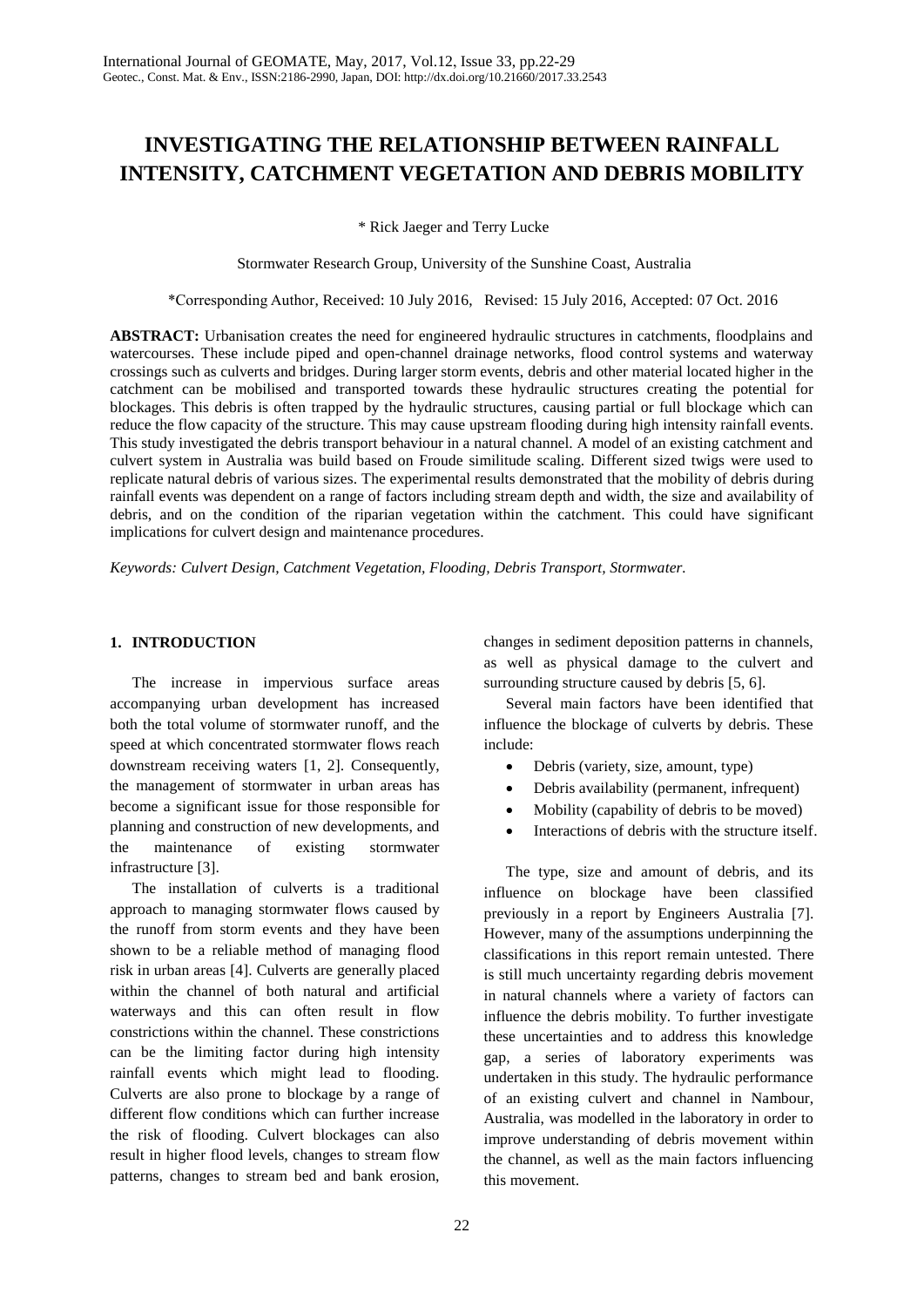# **2. PREVIOUS RESEARCH**

A scaled laboratory model was used to investigate the debris mobility of the existing Nambour culvert. Froude similitude scaling was used to achieve realistic flows in the model [5]. Froude similitude scaling is one of the most traditional methods used to scale laboratory experiments [5, 8-10]. The Froude number is a dimensionless ratio between the flow velocity and gravitational forces together with the characteristic length [11]. This method focuses on sub- and supercritical flow conditions, as well as on the flow velocities within the stream, rather than relying on turbulence differences described by the Reynolds number [9]. While there are limitations to this method, it has been found to be an acceptable method of analysing open-channel flows with low Reynold numbers in the area of interest [12].

Blockage of hydraulic structures remain unpredictable in most cases as the process is based on a number of highly-variable factors. The first unknown factor is blockage of the culvert itself. While much research has been done in this area, a precise tool to predict blockage has yet to be developed [13]. The likelihood of a blockage is highly dependent on the dimension and geometry of the culvert, as well as the debris shape, size and availability. Whereas culvert geometry can be determined precisely, the debris availability is highly dependent on the upstream riparian fauna and on its mobility [7, 14]. Riparian vegetation is not as easy to assess as culvert properties and its composition is also likely to change over time. However, it is possible to obtain a general assessment of upstream conditions through local inspections or low-level aerial photography [15]. Knowledge regarding the condition of the upstream vegetation is an important factor in predicting the shape and size of the debris. However, an element of uncertainty still remains  $[15]$ .

Debris availability in Australia is generally classified into high, medium and low availabilities [6]. A high availability of debris can be found in dense forests with thick vegetation, as well as in urban areas where a variety of loose materials are available. Areas with an irregular distribution of rainfall with high rainfall intensities are also known for their high debris availability [6]. Low debris availability areas on the other hand are characterized by rural lands, uniform annual rainfall and stable

banks with flat or moderate slopes. The medium debris availability covers everything in between the first two categories [7].

If debris is available, it is often mobilized by wind or by flooding. Branches, and even whole trees, can break off or fall down during strong winds and these can end up in the channel and be washed downstream. During flooding, more area is covered by water and debris deposited on higher ground might be mobilized by the expanded channel flow [16]. Once the debris is entrained in a stream, it generally travels a random distance depending on the length and size of the debris, the width and depth of the streambed, flow velocities and the number of obstacles, as well as the distance between them [10, 17].

A number of previous studies have investigated the entrainment and transportability of debris. van Sickle and Gregory [18] developed a general probabilistic model for the provision of large woody debris (LWD) from falling trees. Their model could predict LWD's volume and orientation in the stream fairly well, but lacked the ability to accurately predict the length of the LWD. This was due to a missing function to allow for the breakage of falling trees [18].

In an experiment by Braudrick and Grant [19], the transport and deposition of LWD was investigated using a flume model. They concluded that there is a relationship between the LWD's length, the average channel width and the maximum radius of the channel's curvature. They found that in cases where a large portion of the channel area was less than the buoyant depth of the debris, once they were entrained within the flow, the smaller LWDs would not travel as far along the channel as larger LWDs because of their lack of momentum [19].

Whether or not a LWD is entrained by a stream depends on two main factors: The LWD's orientation and the existence of root balls. LWDs with root balls achieve more stable flow compared to the ones without root balls [8]. The root ball creates an unsymmetrical LWD shape and this tends to result in a bias towards one flow orientation which is more stable than others [8]. At the same time, root balls often result in a greater overall draft, which could result in the LWD getting stuck in shallow depth.

Bocchiola et al. [10, 20] performed a series of laboratory flume experiments to collate information on the jamming behaviour of LWDs. They found that the travelling distance of a LWD depends on its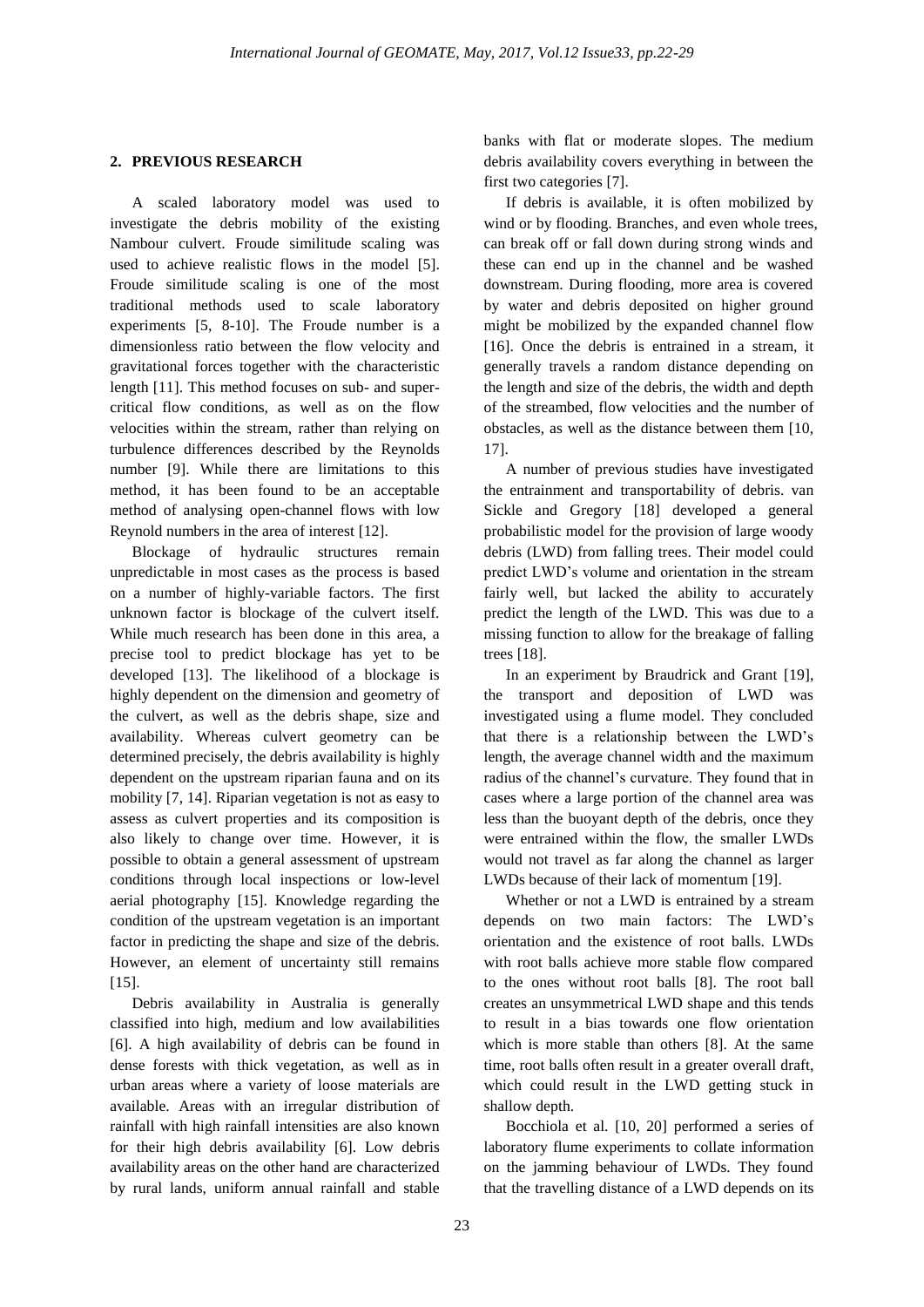length, the spacing between any obstacles in the flow, and the force exerted by the current [10]. Their results demonstrated that the likelihood of trapping increases with the LWD's length and decreases with an increasing Froude number, as well as with a greater distance between one obstacle to the next  $[10]$ .

In cases where the debris reaches the culvert inlet two possibilities may occur: 1) the debris flows through the culvert without causing a reduction in the hydraulic performance; or 2) it gets stuck at the culvert inlet, which can reduce the flow capacity of the culvert and cause upstream flooding. The likelihood for the first case was investigated in experiments as well as in a transient 1D flow model which was able to reproduce the experimental measurements [21].

A review of previous literature has shown that the factors affecting debris mobility in channels and culvert blockage by debris are not well understood. This paper attempts to address this knowledge gap by investigating the mobility behaviour of debris in natural channels both with and without riparian vegetation.

# **3. APPROACH**

To increase the knowledge on LWD transport behaviour during high intensity rainfall events this study investigated debris movability of an existing culvert by undertaking a modelling study on a scaled laboratory testing rig. The first step involved undertaking a detailed topographic survey of an existing field site located in Nambour, Queensland, Australia (Figure 1). Contour levels of the 15 ha site were established, mapped, and then overlayed into AutoCAD to provide a detailed 3D digital elevation model (DEM). The DEM was then used to construct a 1:25 scale laboratory model of the site to be used in the study.





Figure 1: Study site; a) Existing culvert; b) Upstream catchment characteristics; c) Study area

To scale the model and the flowrates, a Froude similitude approach was chosen. To describe high intensity rain events, the Average Recurrence Interval (ARI) was used, which gives a likelihood on how often certain rainfall events happen statistically [22]. The estimated flowrates for ARI events from 2 to 100 years were modelled with a hydrological analysis using the Watershed Bounded Network Model (WBNM) [23]. The flowrates used in the study were calculated using a Froude similitude scaling approach using Equation 1 [24].

$$
\frac{Q_m}{Q} = L^{5/2} = \left(\frac{1}{25}\right)^{5/2}
$$

(1)

where:

 $Q_m$  = Model Discharge (m<sup>3</sup>/s)  $Q =$  Real Discharge (m<sup>3</sup>/s)  $L =$ Linear Scale Ratio

The flowrates calculated using Equation 1 and tested in the study are listed in Table 1.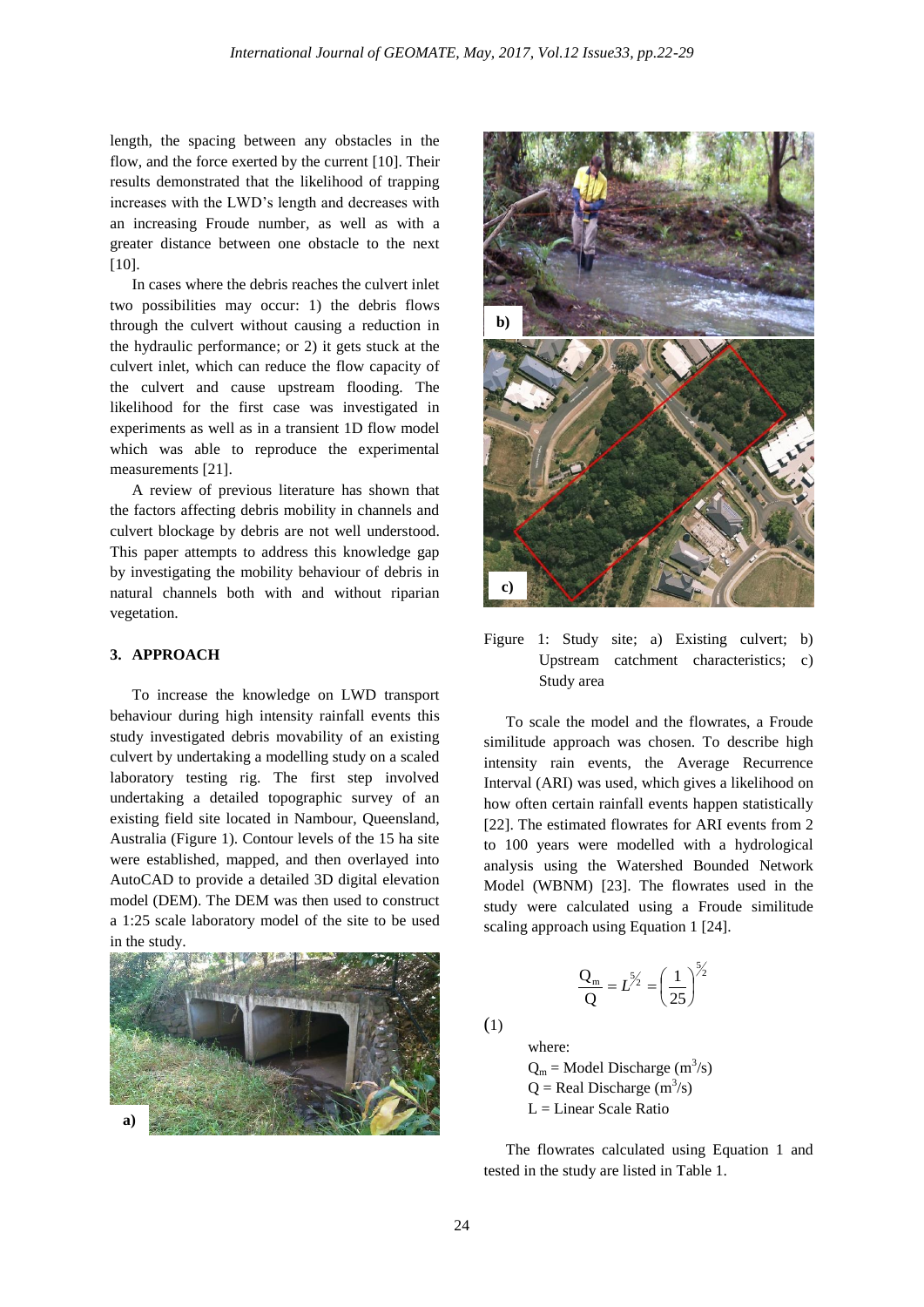| <b>ARI</b> | <b>Real Flow</b> | <b>Model Flow</b> |  |  |
|------------|------------------|-------------------|--|--|
| (Years)    | $(m^3/s)$        | (L/s)             |  |  |
| 2          | 14.8             | 4.74              |  |  |
| 5          | 22.0             | 7.04              |  |  |
| 10         | 26.8             | 8.56              |  |  |
| 20         | 33.0             | 10.5              |  |  |
| 50         | 37.7             | 12.1              |  |  |
| 100*       | 43.8*            | $14.0*$           |  |  |

Table 1: ARI Flowrates using Froude similitude

*\*100 year flows were observed to overtop the model culvert are not included in the paper results*

To model the site topography, a custom-made culvert test rig (Figure 2), comprised of structural steel frame supporting a sealed plywood surface was constructed for the study. The test rig has a capacity to create slopes of up to 15% and had a surface area of approximately 20  $m^2$ . A submersible pump placed in an underground concrete tank (maximum flow rate of 35 L/s) was used to supply any pre-defined storm event for testing.

The site survey DEM was used to produce a 1:25 scaled model test rig. Overlain by a non-woven geotextile and topped with washed river sand, a precisely contoured layer of washed gravel (up to 25 mm diameter) was placed on the culvert test rig to produce the scale model of the upstream characteristics of the field study culvert (Figure 2).

Twigs and other natural materials were placed along the sides of the channel model up to 2 m upstream (50 m in real stream) to replicate existing vegetation. No vegetation was replicated along the channel sides between 2 m and 4 m (Figure 2) in order to evaluate the effects of having no vegetation.

Purpose built, transparent scale models of the existing Nambour culverts were positioned twothirds of the way along the test rig to simulate (as far as practicable) a scale model of the existing site conditions (Figure 2).



# Figure 2: Laboratory Model Used in Study (looking upstream); 20yr ARI flowlines highlighted

The existing Nambour culverts were designed to withstand a 1% average exceedance probability (AEP) flood event [22] and the range of flows in Table 1, calculated by Froude similitude were tested in the study. It was found that the model overtopped at the 100 years ARI rainfall intensity of  $43.8 \text{m}^3/\text{s}$ (14.0 L/s on model) so these results were not included in the study findings.

#### **4. DEBRIS – TRANSPORT**

For the debris mobility testing, scaled twigs were used to model LWD movement within the stream. Smaller diameter, shorter twigs were used to model smaller LWDs and larger diameter, longer twigs were used to model large LWDs (Table 2).

Table 2: Debris dimensions and scaling at 1:25

| <b>Debris</b>  |                      | s | м                |               |
|----------------|----------------------|---|------------------|---------------|
| Length         | Real $(m)$ $L < 1.5$ |   | 1.5 > L < 2.9    | 3 > L < 4.5   |
|                | Real (mm) $L < 60$   |   | 60 > L < 116     | 120 > L < 180 |
| Diameter       | Real $(m)$ 50 - 100  |   | $125 - 150$      | $175 - 200$   |
|                | Real (mm) $2 - 4$    |   | $5 - 6$          | $7 - 8$       |
| Channel        | Real                 |   | 3 <sub>m</sub>   |               |
| width<br>Model |                      |   | $120 \text{ mm}$ |               |

To compare the mobility between different release areas and the influence of the vegetation, two different LWD drop-in locations were chosen  $(D_1)$ and  $D_2$ ).  $D_1$  was approximately 4 m upstream (100 m in real channel) of the model culvert inlet and was directly within the first curve of the stream.  $D_2$  was approximately 2 m upstream (50 m in real channel) of the model culvert inlet and was in the second curve. Vegetation was installed along the sides of the model channel up to location  $D_2$  to replicate the real vegetation (Figures 3 & 4).

A set amount of various sized debris was dropped at these locations and then monitored. Each flowrate was tested with all three different debris sizes. After stable flow conditions were established for each ARI, 10 twigs of each debris size were released at points  $D_1$  and  $D_2$ . After 10 minutes, the flow was switched off and the number of twigs stuck in the stream bed were counted as well as the number that went through the culvert. Each test was repeated five times.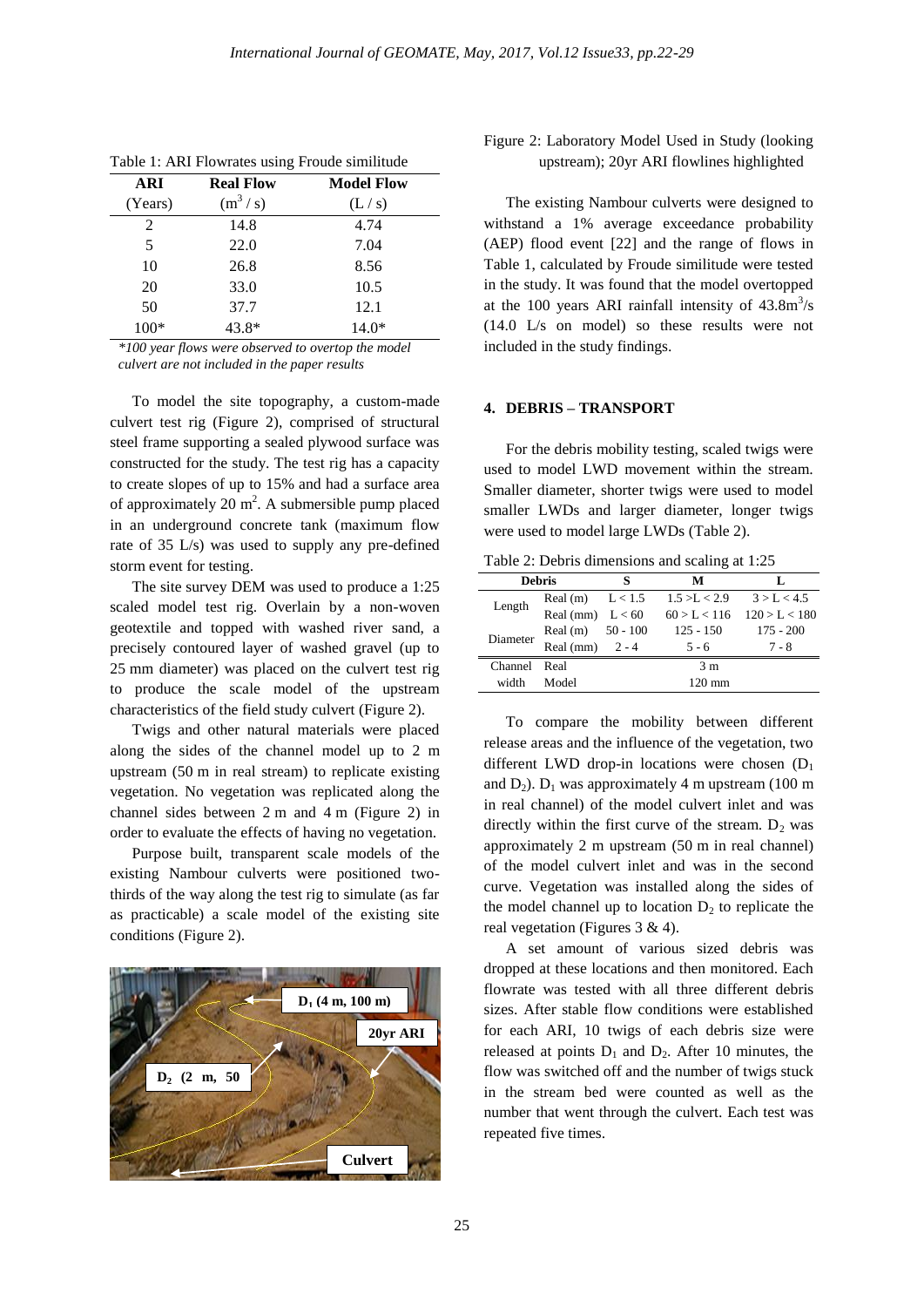

Figure 3: Real stream debris release distances (scaled in model); streambed and 50yr ARI flow area highlighted (hatched yellow)

The vegetation installed along the sides of the second curve would become submerged incrementally as higher flowrates were tested. As vegetation was only modelled in the curve (Section B-B in Figure 4) and stream closer to the culvert, its influence on the debris trapping could be analysed and compared to the debris mobility upstream in Section A-A (Figure 4) as both curves had similar shapes and profiles. Only the directions of the curves were different.

trends depending on the distance the debris travelled. When the twigs were deposited into the stream at location  $D_1$  (100 m), the maximum amount of debris reaching the culvert was found to occur during the simulated 10 year or 20 year ARI flows for all three debris types (Fig. 5). The amount of debris reaching the culvert was generally less for lower, or higher simulated ARI flow conditions. Interestingly, the percentage of debris reaching the culvert during the 50 year ARI flow was similar to that observed during the 2 year ARI flow. It was observed that the debris gained mobility with increasing depth and width of the channel.

Between the 20 year and the 50 year simulated ARI flows, the behaviour of the channel flow changed significantly. The main flow remained in the channel up to the 20 year ARI. However, as the flow approached the 50 year ARI flowrate, the flow tended to overtop the sides of the channel and spread out over a greater area (Fig. 2). This resulted in a variety of new, shallower flow paths being established. A significant amount of the debris was found to become trapped in these newly flooded areas due to the shallower water depths, despite having no vegetation.



Figure 4: Debris flow in the channel (not scaled)

# **5. DEBRIS – TRANSPORT – PRELIMINARY RESULTS**

The debris mobility testing identified different



Figure 5: Percentage of debris reaching the culvert when dropped in at location  $D_1$  (100 m)

When the debris was dropped into the stream at location  $D_2$  (50 m from the culvert), the results demonstrate very different mobility behaviour (Figure 6). Initially, the amount of debris reaching the culvert reduced as the channel flowrate increased. The minimum amount reaching the culvert was observed to occur between the simulated 10 year and 20 year ARI flows for all three debris types. At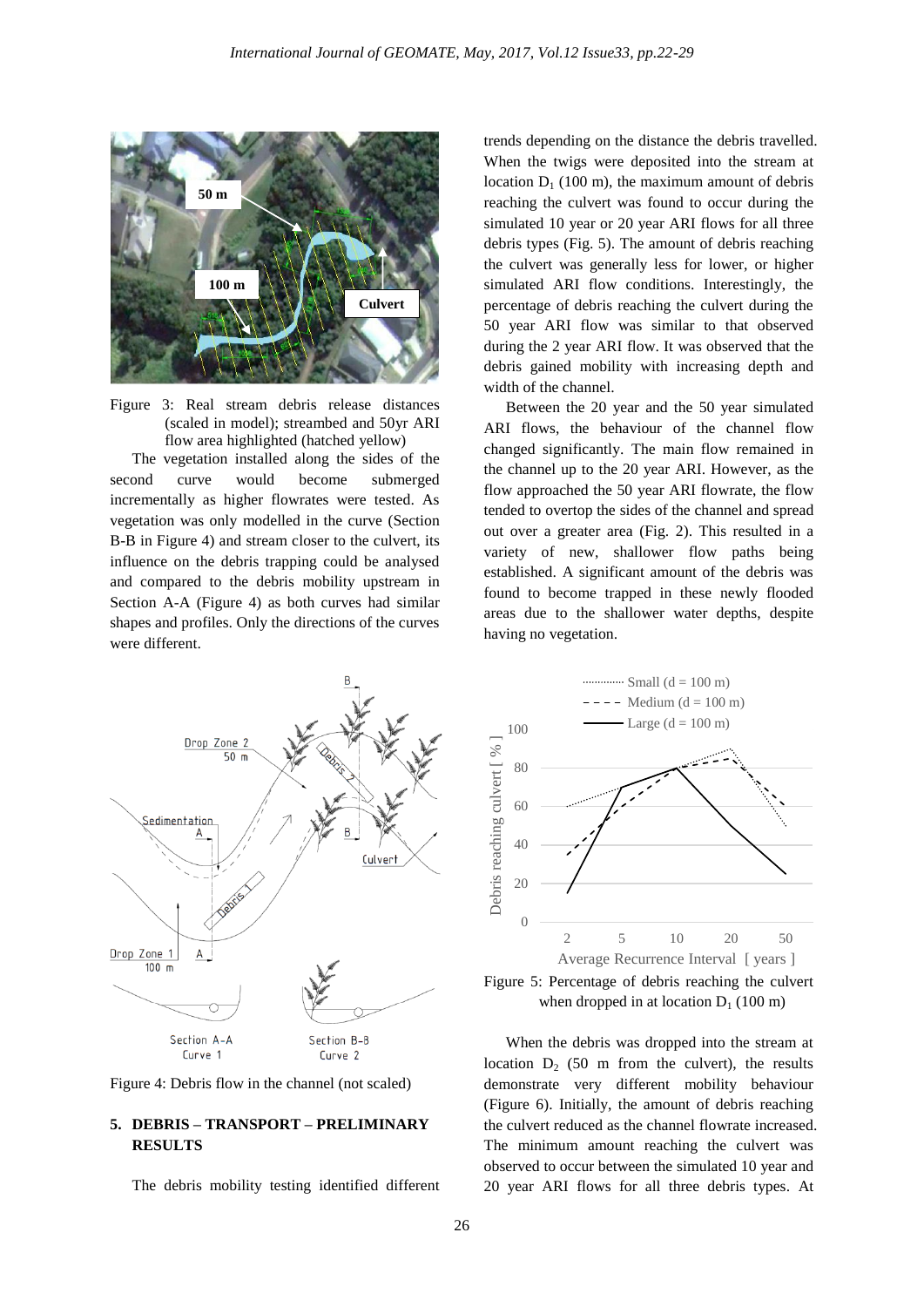flows of 20 years and above, the amount of debris reaching the culvert started increasing again (Figure 6).

It was observed that the simulated vegetation next to the streambed became more submerged as the water levels increased with the higher ARI flowrates. This resulted in more debris becoming stuck within the riparian vegetation zones while trying to establish a stable position within the flow. The minimum amount of debris reached the culvert during the simulated 10 year ARI flow event for the small and medium sized debris. However, the minimum amount of large debris was observed during the 20 year ARI event. With higher flowrates during the 20 and 50 year ARI the flow velocities increased, which lead to higher dragging forces that tended to move the debris further downstream.



Figure 6: Percentage of debris reaching the culvert when dropped in at location  $D_2$  (50 m)

#### **6. DISCUSSION**

During the drop-in location  $D_1$  experiments, it was found that most of the debris would try to align itself with the stream flow and then travel downstream to reach the culvert. As there was no vegetation next to the stream between locations  $D_1$ and  $D_2$ , the debris had more time to align itself with the flow in the stream without being hindered by riparian vegetation. It was observed that once the debris found a stable position within the flow, it tended to maintain this position and travel all the way to the culvert entrance.

However, for the 2 year and 50 year ARI flowrates, a higher amount of the debris became lodged in the channel due to lower water depth and smaller channel width. During the 50 year ARI flow, the water levels were relatively high and some debris left the former streambed which led to debris being trapped in these flooded area due to low water depths.

The results of the experiments using drop-in location  $D_2$  with simulated vegetation along the channel sides were very different. At flows above the 2 year ARI, when the debris started to flow in between the simulated channel vegetation at location  $D_2$ , a high proportion of the debris became trapped within the vegetation. It was observed that the minimum amount of debris was trapped during the simulated 10 year and 20 year ARI flows (Figure 6).

With further increasing flowrates, a higher percentage of debris reached the culvert. This appeared to be due to higher flow velocities, and therefore higher drag forces being exerted on the debris. The flooded terrain had no significant influence on the debris when it was released closer to the culvert at location  $D_2$ . The most direct route to the culvert was still within the existing channel and this led to most debris remaining in the channel and reaching the culvert.

In order to visualise the general differences between debris dropped in to the flow at locations  $D_1$  and  $D_2$ , the average of the two sets of results were calculated. These results are shown on Figure 7.





Figure 7 shows that the maximum amount of debris reached the culvert during the 10 year ARI flowrate in non-vegetated channels. Conversely, Figure 7 shows that the 10 year ARI flowrate also resulted in the minimum amount of debris reaching the culvert in vegetated channels.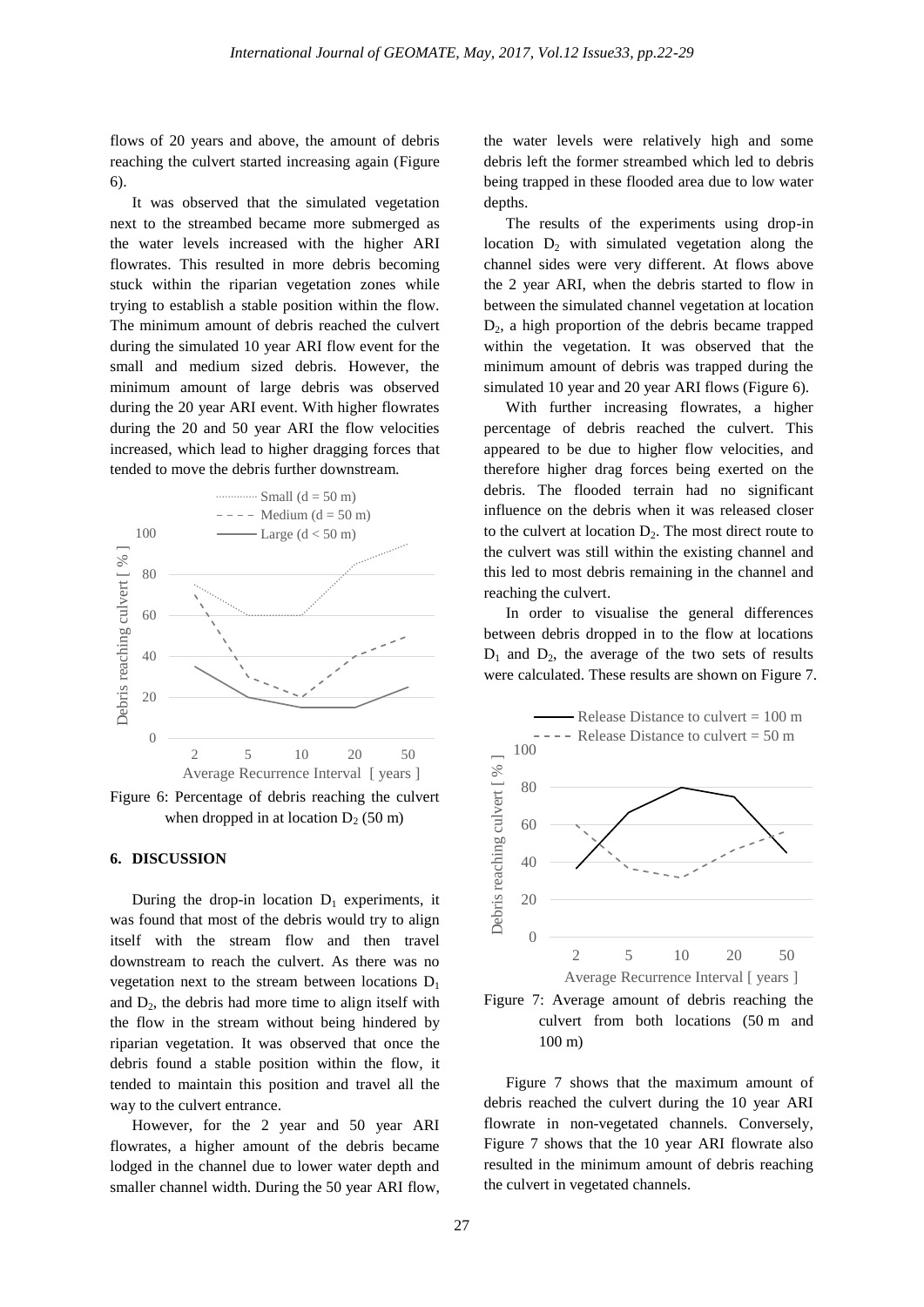These results suggest that the potential for culvert blockage could be highly dependent on the condition of the riparian vegetation in the catchment. This could have significant implications for culvert design and maintenance procedures. However, further research would be required to investigate this in more detail.

## **7. CONCLUSION**

This study investigated debris mobility in natural channels during high intensity rainfall events. Due to the extremely variable characteristics of natural (and simulated) rainfall events [25], and the associated risk of flooding, results observed during testing of the culvert rig were also found to be highly variable. Although the study was undertaken on a 1:25 scaled laboratory model, scaling effects on a model of this size are considered to be acceptable. The study findings have resulted in a better understanding of the factors that affect debris transportability and mobility in natural streams and channels. The main findings of the study were:

- Smaller debris is more likely to move downstream - the ratio between debris length and shape to channel width was found to be an important predictor of debris mobility.
- Low water depth can hinder debris mobility - greater water depth and a greater channel width promote debris transportability.
- Obstacles within the stream increase the likelihood of debris becoming trapped.
- Higher flow velocities were generally found to reduce debris trapping within the main channel due to increased drag forces.

The variable nature of the results of this study suggest that further research is required to develop an accurate model to predict debris transport. The experiments showed that the debris transportability is not only highly dependent on the flowrate and the size of the debris, but also on the point of entrance into the stream and on any obstacles along the stream bed.

The results of this study may have implications for culvert cleaning and maintenance schedules. They also suggest that it may be important for designers to take the amount and size of existing, and future, upstream catchment vegetation, as well as the local site environmental conditions into account during the culvert design stage.

The study results suggest that the increased stream depth and width (and the rate of this change) that occur during rainfall events, as well as the size and availability of debris, may be the main drivers that influence culvert blockage and potential flooding. However, more research is needed to verify this.

#### **8. REFERENCES**

- [1] T. Lucke and S. Beecham, "Field investigation of clogging in a permeable pavement system," *Building Research and Information*, vol. 39, no. 6, pp. 603–615, 2011.
- [2] M. E. Dietz, "Low impact development practices: A review of current research and recommendations for future directions, *Water, Air, and Soil Pollution*, vol. 186, no. 1-4, pp. 351–363, 2007.
- [3] P. W. Nichols, R. White, and T. Lucke, "Do sediment type and test durations affect results of laboratory-based, accelerated testing studies of permeable pavement clogging?" *Science of The Total Environment*, vol. 511, pp. 786–791, 2015.
- [4] E. J. Plate, "Flood risk and flood management," *Journal of Hydrology*, vol. 267, no. 1-2, pp. 2–11, 2002.
- [5] J. Blanc, N. P. Wallerstein, G. B. Wright, and S. Arthur, "Analysis of the performance of debris screens at culverts," *Proceedings of the Institution of Civil Engineers: Water Management*, vol. 167, no. 4, pp. 219–229, 2014.
- [6] W. Weeks, G. Witheridge, E. Rigby, A. Barthelmess, and G. O'Loughlin, "Australien Rainfall & Runoff - Project 11: Blockage of Hydraulic Structures: Stage 1 Report," Engineers Australia, Barton ACT 2600, Australia, 2009. Accessed on: May 10 2016.
- [7] W. Weeks, G. Witheridge, E. Rigby, A. Barthelmess, and G. O'Loughlin, "Australien Rainfall & Runoff - Project 11: Blockage of Hydraulic Structures: Stage 2 Report," Engineers Australia, Barton ACT 2600, Australia, Feb. 2013. Accessed on: Apr. 07 2016.
- [8] C. A. Braudrick and G. E. Grant, "When do logs move in rivers?," (en), *Water Resources Research*, vol. 36, no. 2, pp. 571–583, http://onlinelibrary.wiley.com/doi/10.1029/19 99WR900290/pdf, 2000.
- [9] N. P. Wallerstein, C. V. Alonso, S. J. Bennett, and C. R. Thorne, "Distorted Froude‐scaled flume analysis of large woody debris," (en),